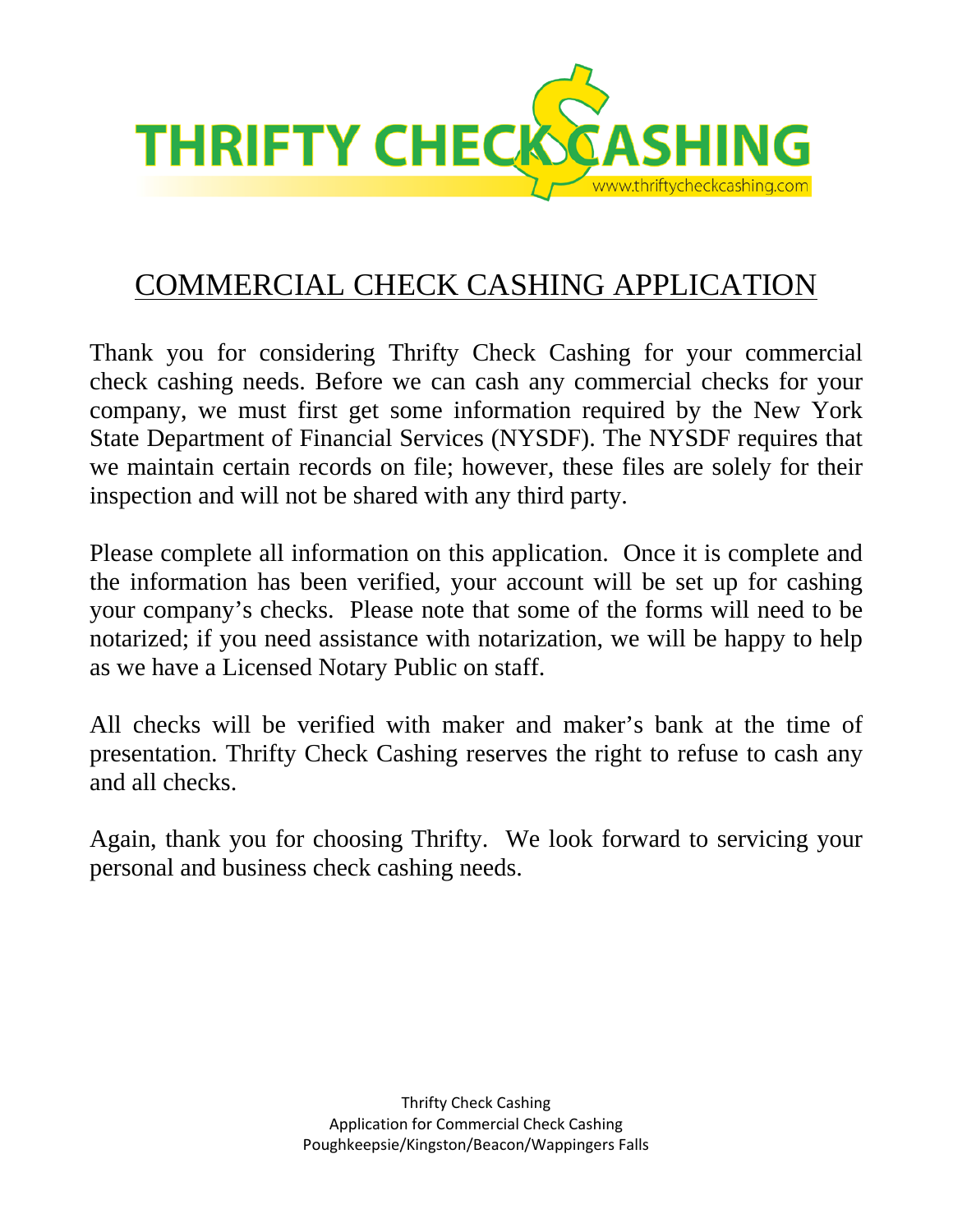

## **Please provide the following information for your company**

| $\frac{1}{\text{Tax ID }}\frac{H}{H}\left(\frac{1}{H}\right)$                                        |
|------------------------------------------------------------------------------------------------------|
|                                                                                                      |
|                                                                                                      |
| $\overline{r}$ is the contract of $\overline{r}$ in $\overline{r}$ is the contract of $\overline{r}$ |

**How did you hear about our service? Internet, Referral, Advertisement, Other \_\_\_\_\_\_\_\_\_\_\_\_\_\_ (circle one please)**

**Please provide the following documentation with your application. Be sure to have documents notarized where applicable. Incomplete or non-notarized applications cannot be processed. All information is required by the NYS Department of Financial Services.**

- **1. Certificate of Incorporation (If Corporation)**
- **2. Certificate of Formation (If LLP or LLC)**
- **3. Certificate of Fictitious Name (If Partnership)**
- **4. Affidavit of Sole Ownership (If Sole Proprietor)**
- **5. Corporate Resolution or Affidavit Authorizing Cashing of Checks**
- **6. Copy of Valid License for each authorized signer**
- **7. Copy of Tax ID Number**
- **8. Copy of DBA Certificate**

| Thrifty Employee:                             | Date: |  |  |  |
|-----------------------------------------------|-------|--|--|--|
|                                               |       |  |  |  |
| Entered into system by:                       | Date: |  |  |  |
| <b>Thrifty Check Cashing</b>                  |       |  |  |  |
| Application for Commercial Check Cashing      |       |  |  |  |
| Poughkeepsie/Kingston/Beacon/Wappingers Falls |       |  |  |  |